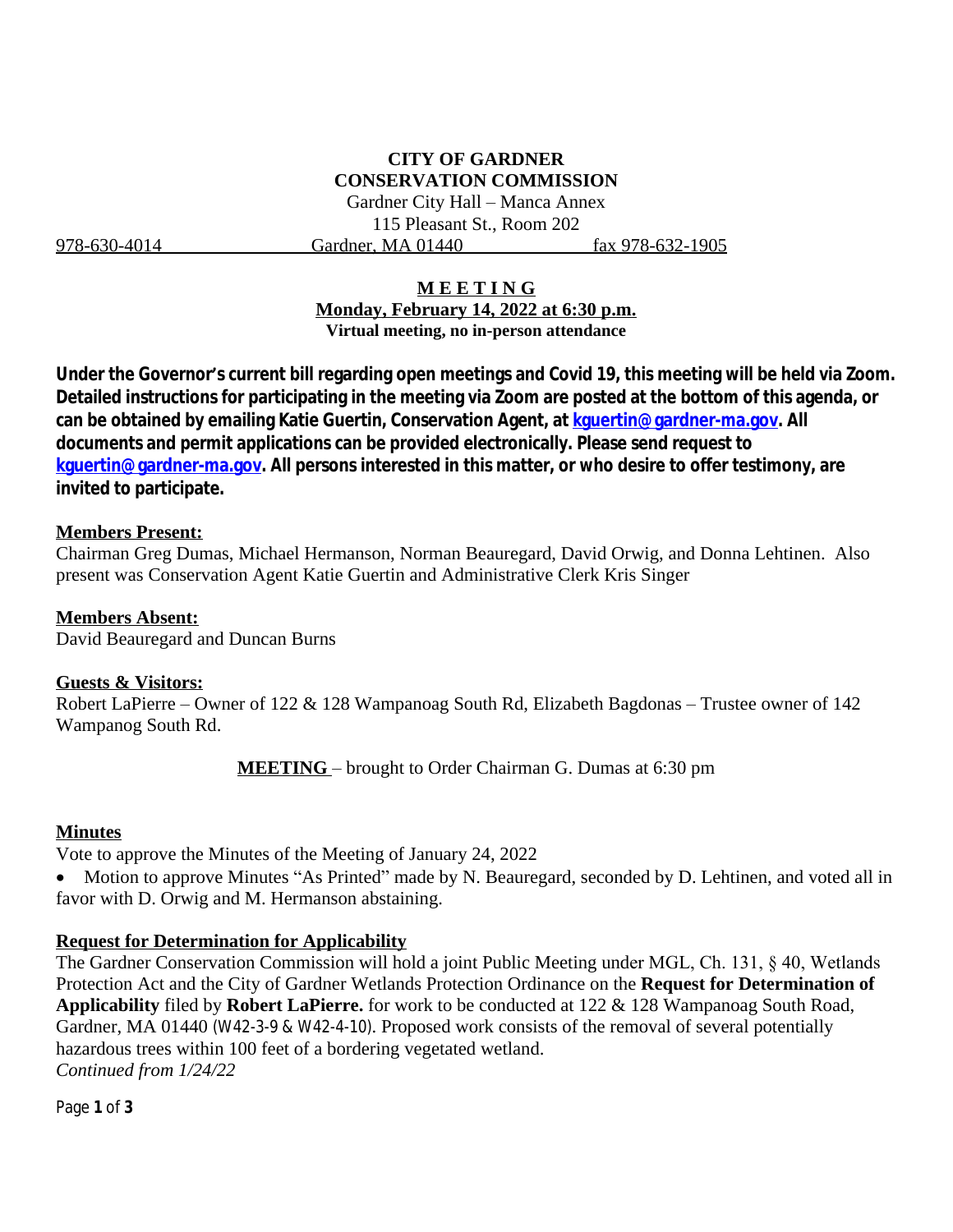G. Dumas stated that he and D. Orwig went on a site walk and he acknowledges that there are trees near the house which could cause damage if they were to fall.

 G. Dumas shared a screen of pictures taken from the site walk which show the red-tagged trees. Noted were  $4 - 5$ " trees which need to be trimmed back.

 D. Orwig noted seeing the powerline mentioned by the applicant in the last meeting amongst the trees. He also noted that the brook on the property could not be seen due to the snow and ice, but it was heard. G. Dumas noted that the brook was staked, but not flagged by a wetlands Engineer.

 K. Guertin mentioned that an abutting property owner (142 Wampanog) sent in a correspondence late in the day. It was shared on the screen, and some of the members and people present on the Zoom meeting took the time to read through it during the meeting. It mentioned that a Natural Heritage line exists on the property. K. Guertin stated that this information brings something new to consider. She still does not think that taking the dead trees out should be a problem, but that decision will now fall to Natural Heritage.

 D. Orwig agrees that now that the Commission is aware of the Natural Heritage boundary, it's not the call of the Conservation Commission.

 G. Dumas invited the letter writer (Elizabeth Bagdonas) to speak, since she was present on the Zoom meeting.

- E. Bagdonas explained that she resides in Bolton, but is a Trustee to the owner of 142 Wampanog South Rd.
- G. Dumas notes that her points in the letter are reasonable, but that the applicant simply wants to remove dead and fallen trees so as not to damage his property.
- Robert LaPierre, applicant and owner of the Wampanog parcels in questions, is just reading this letter now and requested a forward of the letter.
- A Motion to continue the RDA to the February 28<sup>th</sup> meeting was made by D. Orwig, seconded by N. Beauregard, and voted all in favor.

# **New Business**

 G. Dumas asked about the tree cutting being done on Route 140, the Perrault Farm. K. Guertin stated that she had been down there and said that everything on site looks good. They are doing the work at the right time of year. Most of the logs have been cleared out, leaving some for the use of the homeowner.

# **Upcoming Meetings**

February 28

**6:45 pm** A motion to adjourn was made by D. Lehtinen. The motion was seconded by N. Beauregard, and voted unanimously, all in favor.

*NOTICE: These Agenda items consist of items that are reasonably anticipated by the Chair to be discussed at the meeting and are specifically allowed to be discussed at the meeting. Not all items listed may in fact be discussed and other items not listed may also be brought up for discussion to the extent permitted by law.*